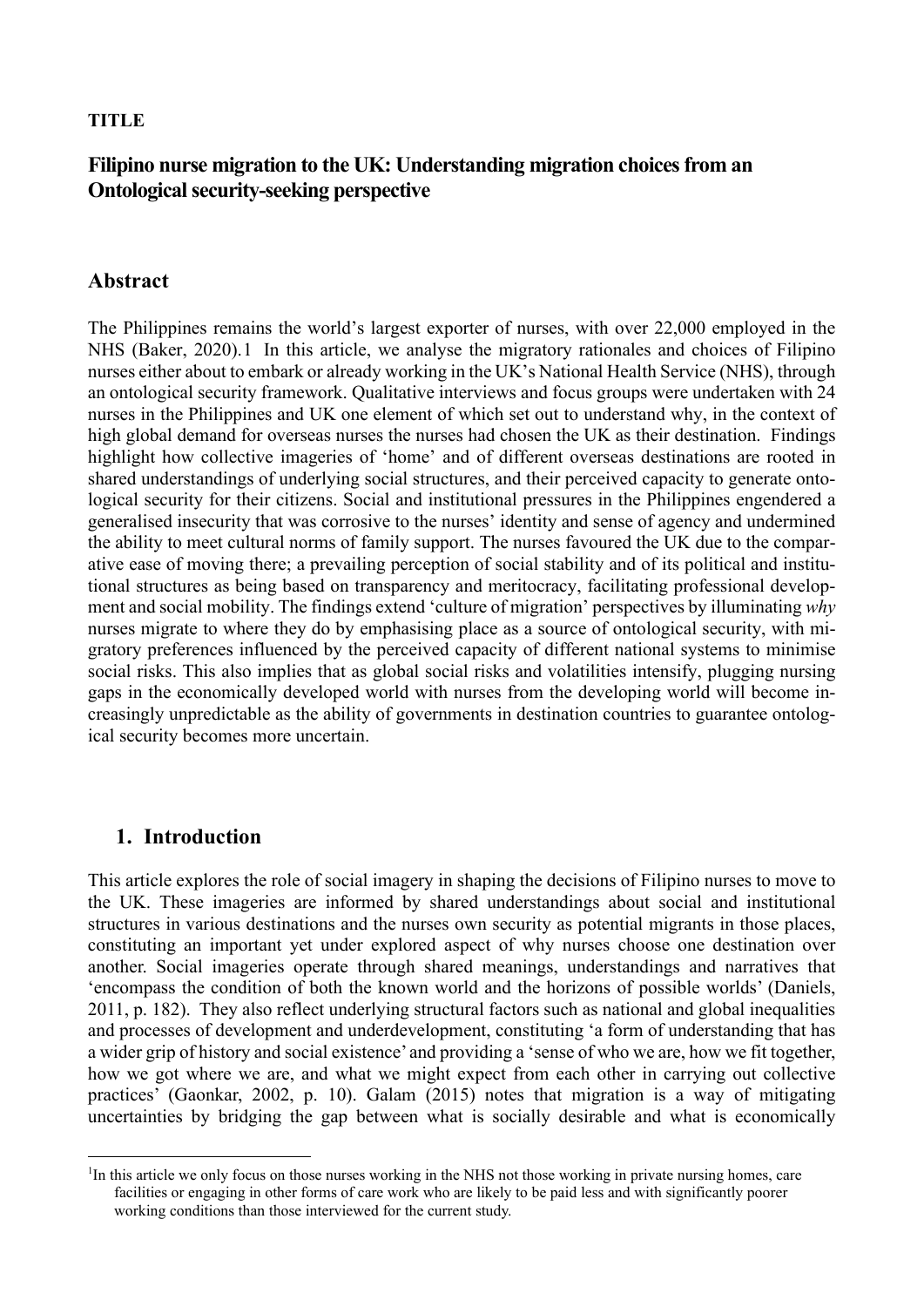possible with imagination forming 'a crucial component that underpins not only migration but also the development of a culture of migration' (2015, p. 144). The article's emphasis is not on assessing how objectively 'correct' the nurses' imageries of the UK and their future lives there were, but how they anticipated their lives in the UK as an expression of how its society and polity are collectively imagined vis a vis, other possible destinations. In Harvey's (2005, p. 212) discussion of the 'geographical imagination' he observes that how places are understood has important implications for how social action proceeds, which is the starting point we take from which to explore the migratory choices of Filipino nurses intending to, or working in, the UK.

Incorporating the social structural foundations of social imageries into the analysis enriches our understanding of nurse migration by highlighting the specific constellation of social and psychological advantages that movement to the UK is thought to entail, adding to a more nuanced understanding of global nurse migration. Further, understanding the role of imagination and perceptions of security in shaping migratory flows has important policy implications regarding healthcare delivery in economically developed regions. Outflows of healthcare workers from low to higher income nations grew by 20% between 2011 and 2016 to reach 550,000. The UK was the second largest importer with increasing overseas recruitment predominantly from the Philippines and India (OECD, 2019). These trends have been facilitated through 'migration institutions' such as nursing schools oriented towards the global nursing market (Ortiga, 2014); transnational recruitment agents, occupational networks and the mix of regulatory frameworks, social and immigration policies in source and destination countries (Yeates, 2010). Nursing shortages in higher income nations can place exporting countries in a favourable position when securing agreements that promote labour export for economic growth, human resource development, mutual recognition of qualifications and recruitment processes (Cabanda, 2020). The Philippines has Bilateral Agreements (BLAs) with 22 countries and exported over 92,000 nurses between 2000 and 2017 (PSA, 2019). Its strategic use of BLAs has been described as 'akin to a business enterprise pursuing expansion of its market niche through international cooperation (Cabanda, 2020, p. 422). The global shortage of nurses is expected to rise to 7.6 million by 2030 and will be highest in upper middle-income and high-income nations, intensifying global competition for skilled health workers (Liu et al, 2016). Healthcare worker migration is 'more global, more complex and more dominated by women' (Connell, 2010, p. 48) and characterised by increasingly heterogeneous migratory pathways. Migrant nurses can take multiple pathways to different destinations including 'bi-lateral' routes or direct 'source-to-destination' migration; 'bus stop' migration with temporary migration a precursor to onward movement, or 'twostep' migration involving study-to-work routes. This results in differential inclusion of migrants in different destinations in terms of costs, time and complexity of migration in addition to access to residency and citizenship rights (Walton-Roberts, 2020). The latter were important considerations informing the migratory choices of the nurses reported in this article, which explores the implications of how places are collectively imagined as sources of 'ontological security' (Giddens, 1990, 1991) on choice of destination.

In some developing nations, migration becomes a culturally embedded aspiration transmitted and diffused throughout society as the most feasible route to financial security and social mobility (Kandel and Massey, 2002). Over time, migration is institutionalised and becomes cumulative within the family through investment in education, for example to fund a family member to qualify in nursing and move abroad. Younger family members are socialised into migratory norms via the influence of family members overseas increasing their own future migratory readiness (Asis, 2008). Decisions concerning the allocation of resources and family members overseas are often made within a family context with different members located in various overseas destinations and forming 'transnational corporations of kin' (Connell, 2014). Ronqillo et al's (2011) study with Filipino nurses in Canada found that often the decision to enter nursing was not an individual but a family decision. The desire to emigrate 'persevered and dominated the imagination of Filipino nurses to the present day, though for them, they seem no longer traceable to a specific catalyst' (Ronquillo et al, 2011, p. 266). 'Culture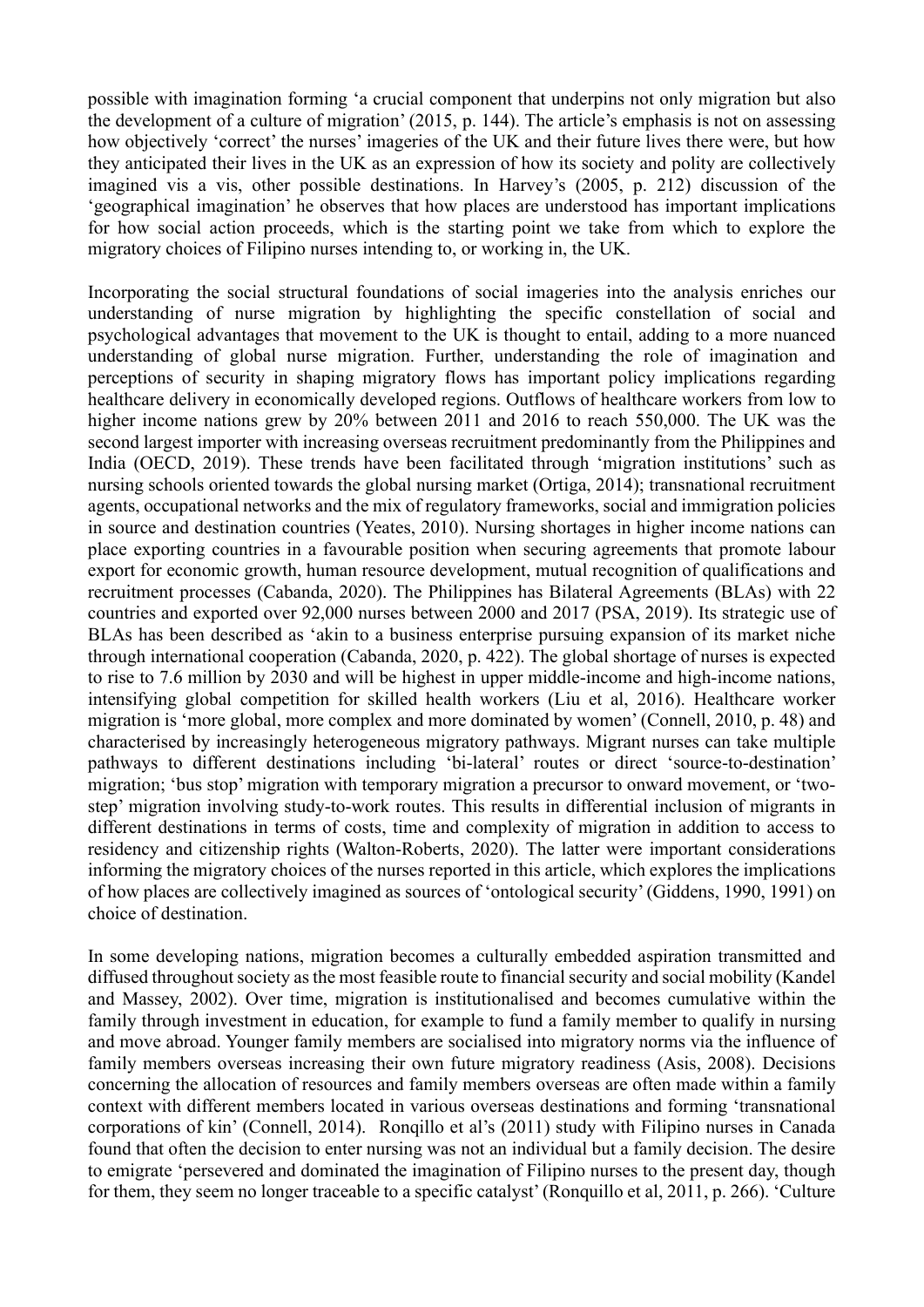of migration' approaches augment economic or policy-based explanations by explaining how a cultural propensity to migrate develops in certain societal conditions and the social processes through which this is transformed into an enduring and socially prevalent practice. These aspirations can persist even when opportunities in the home country improve through their influence on educational choices and subsequent career pathways, and the role of remittances in reshaping economic and status hierarchies in the source country (Ali, 2007). While social context influences levels of migratory aspirations, realising them is dependent on individual and human capital factors with localised ideas and meanings about different places, feeding into people's 'migration projects' (Carling and Schewel, 2018). In this article we foreground the imageries that are conveyed by and consumed via multiple communication channels to understand the nurses' migratory choices. These were influenced not primarily by economic rationality but by an understanding of place as a source of ontological security or 'security of the self' (Mitzen, 2006). Ontological security-seeking, while neglected in the nurse migration literature, was a central theme running through the nurses' accounts and was mediated through collective imageries of life overseas giving form and structure to their migratory choices.

# **2. Methods**

#### *Research Design*

This article is derived from a multiple methods study that sought to update the existing, largely outdated, body of UK literature on Filipino nurses in the UK. Specifically, we sought to understand migratory decision making amongst Filipino nurses choosing to working in the UK during a period of favourable policy and regulatory changes (Gillin and Smith, 2019). Initially, the authors undertook a literature review on international and Filipino nurse migration and of policies, legislation and requirements that influence the movement of nurses to the UK. Freedom of Information (FoI) requests were then sent to 19 NHS Trusts with higher-than-average proportions of overseas nurses to determine their international recruitment trends and the reasons behind them. This confirmed a shift in recruitment activities away from the EU and towards India and the Philippines.

As we were interested in the role of shared imageries in motivating migratory decisions, a qualitative methodology was employed since this approach is appropriate for exploring connections between ideas, imageries and social action (Bryman, 1988). In July and August 2018, discussions and interviews with nurse educators, medical professionals and academics at the University of the Philippines Diliman in Quezon City, Philippines: our research partner, were conducted by one of the authors. One focus group was held with nurses just prior to their departure to the UK and a nurse returnee to the Philippines was interviewed. Between November 2018 and July 2019 focus groups and interviews were held in South-East England with Filipino nurses working in the NHS for two years or less.

#### *Sampling and recruitment*

The focus group in the Philippines was organised by our partners at the University of the Philippines (Diliman). The UK focus groups were organised by longer established Filipino nurses working in two NHS Trusts who assisted in recruiting workplace colleagues. A purposive sampling strategy was used whereby participants were invited to take part based on relevant characteristics e.g Filipino nurses either about to embark for the UK or working in the NHS for two years or less.

#### *Participants*

One focus group was conducted in the Philippines with four pre-departure nurses, and one interview took place with a nurse who had returned to the Philippines after two spells of working in the UK. Four focus groups  $(n=3+2+6+6)$  and two interviews took place in the UK one of which was a followup interview with a participant from the Philippine focus group. In total 24 nurses participated (17 females and seven males) with all but one (the returnees who was 54) aged between their mid-20s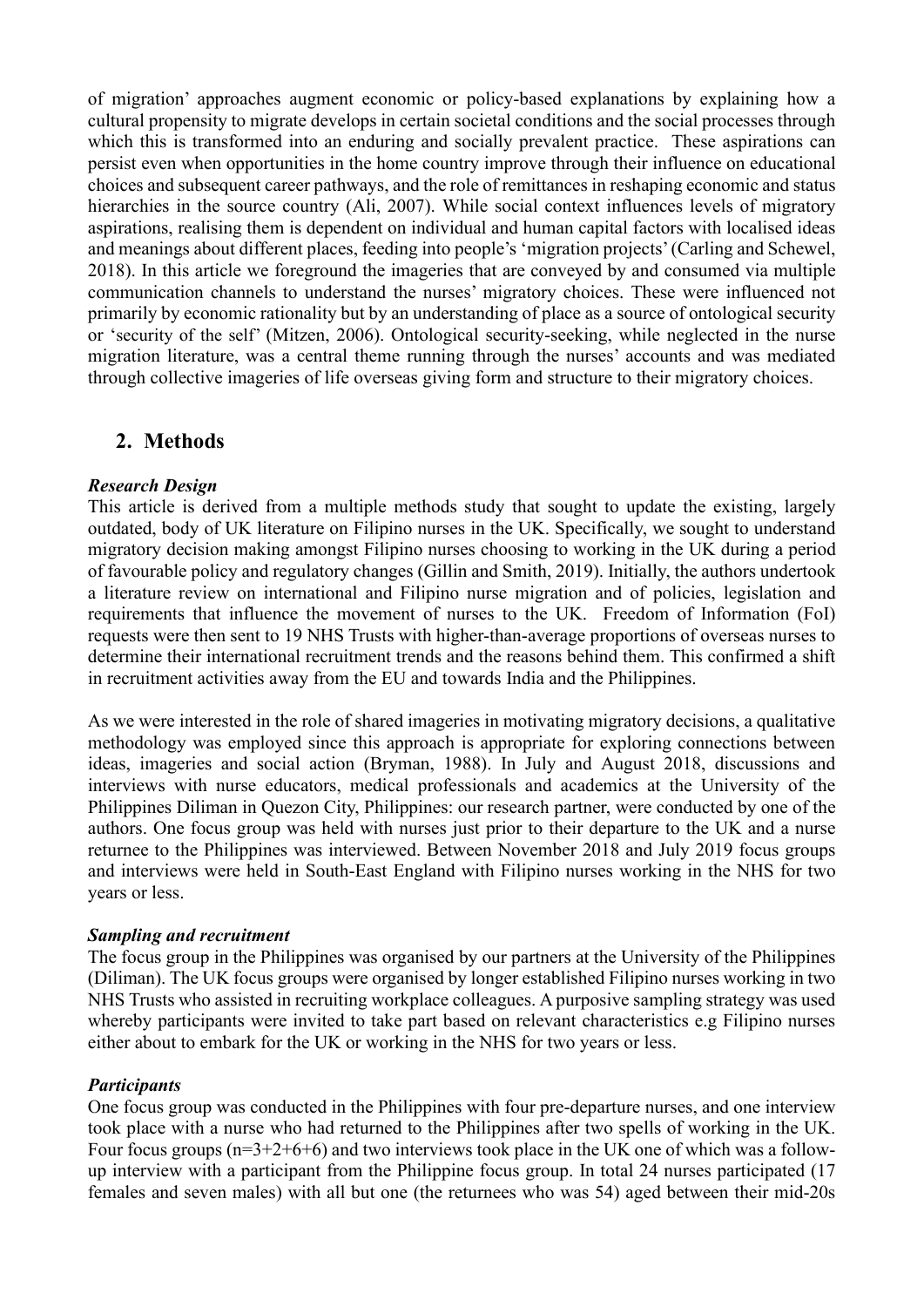and mid-30s. Of the UK participants all were working in the NHS since arrival in the country between two years and a few weeks prior to the focus group. One of the participants had previously worked in Saudi Arabia for two years and one had worked in the United Arab Emirates (UAE) for 10 years while the rest had not worked abroad before. The number of focus groups, while constrained by time and logistical issues, continued until they reached data saturation whereby focus groups yielded little new information or insights (Polit and Beck, 2008).

## *Data Collection*

Interviews and focus groups were conducted by the two authors separately, apart from two focus groups which were undertaken with both authors present. The focus group in the Philippines took place in a hired private meeting room while those in the UK took place in the homes of participants who had agreed to host the focus group. A topic guide was used which covered broad themes within which participants could elaborate. Emerging themes and points of interest were incorporated into the guide and addressed in subsequent focus groups. Focus groups lasted between one and two hours, were audio-recorded and transcribed verbatim.

## *Analysis*

Interview transcripts were manually coded separately by the two authors. These were compared and a framework of emerging themes were developed and patterns identified. Themes were incorporated into the interview guide as they emerged and informed subsequent focus groups through a process of constant comparative assessment with coding and analysis occurring concurrently. Using this approach, the interplay between themes and categories became progressively refined as data collection progressed. The analytical strategy was similar therefore to grounded theory where theory is generated from data though this approach can be equally applied to explanatory accounts of the social world as in the results below (Strauss and Corbin, 1990).

#### *Ethics*

Ethical approval was granted by (DETAILS REMOVED) in July 2018.

# **3. Social Structures, Collective Imageries and Migration**

## **3.1 Insecurity and its Structural Dimensions**

The collective representations of place that channel migration towards certain destinations also express notions of the present, these lived experiences forming a baseline against which possibilities overseas are evaluated. Personal and professional development, economic security and family obligations were the proximate drivers for migration. The possibility of meeting these ambitions and responsibilities in the Philippines however were frequently compromised by the nurses' social framework.

*You really can't do much* [in the Philippines]*. That's simply it, that we need to leave to another country, I mean, just go to another country just to be able to give more – how do I say this meaning or not really but give justice?* (FG1)[2](#page-3-0)

Many of the nurses played a vital informal role in administering vaccinations and giving health advice in their communities, and discussed the difficulties faced by many of the poor in accessing and paying for medical treatment. These social injustices were interpreted as a lack of agency, engendering feelings of helplessness.

<span id="page-3-0"></span><sup>2</sup> FG1 refers to Focus Group 1 etc.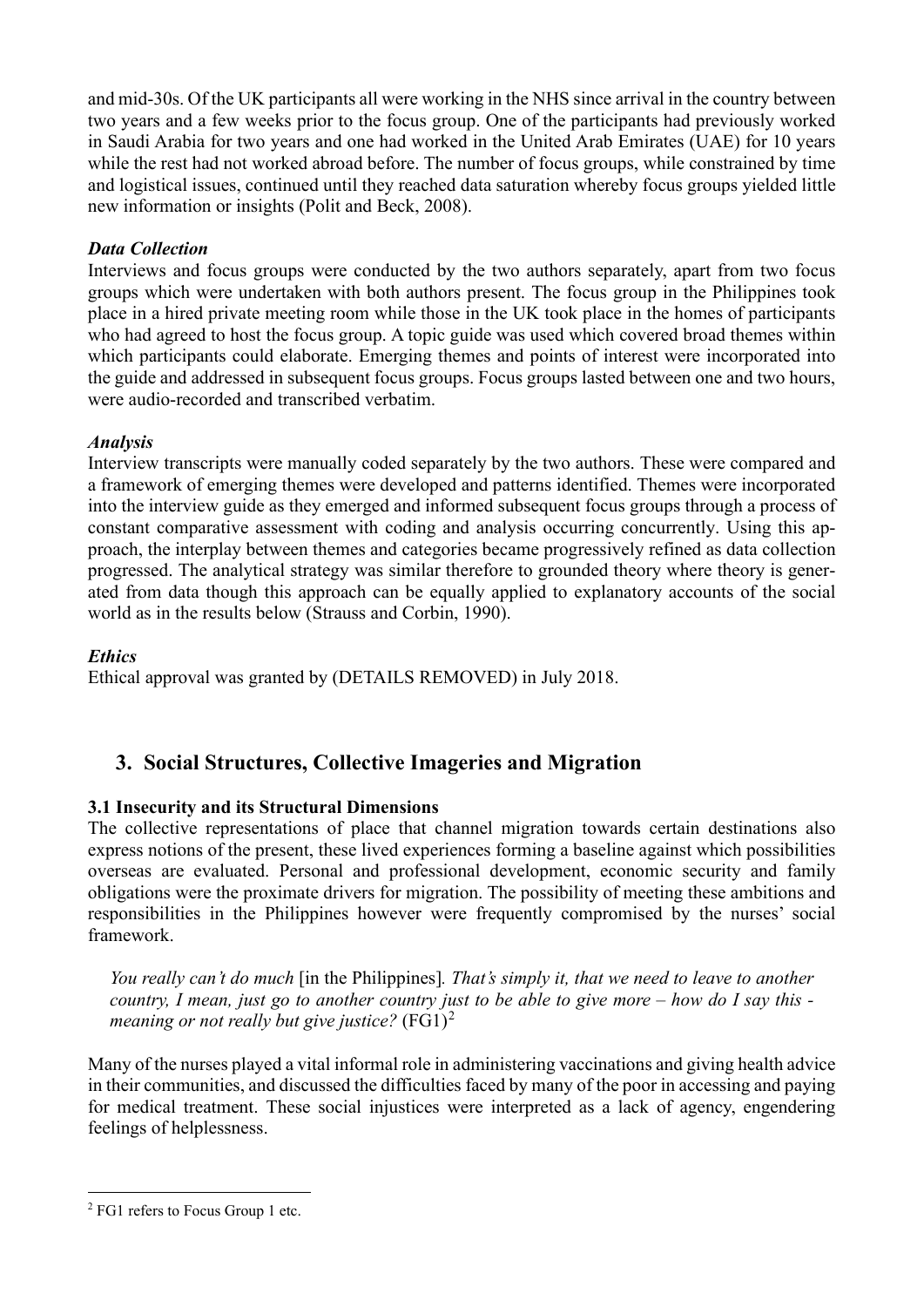*We don't have a free healthcare system so what happens is if you don't have any money, you'll die so that's what happens in the Philippines. You want to do something but you can't do anything even though you see the person is dying so the thing is it's like moral values factor as well.* (FG5)

For Giddens' (1991) trust in 'abstract systems' or institutional structures and in the social narratives and practices that are integrated with those systems is essential to ontological security-the sense of coherence and security in one's social and material environment necessary for realising a sense of agency. The construction of the self as a 'reflexive project', 'is not just a narcissistic defence against an externally threatening world, over which individuals have little control' argues Giddens, but 'a positive appropriation of circumstances in which globalised influences impinge upon everyday life' (1990, p. 124). Chronic insecurity was experienced as destabilising as one nurse recalled, *'I find myself not settling in the Philippines, because I've seen what's happening to the nurses it's difficult to be employed there'* (FG2). Social expectations associating nursing abroad with social mobility increases frustration with the situation in their own country, reinforcing the view that emigration is the only way of realising personal objectives and supporting their families.

*For us nurses it's the way things are in the Philippines with work and everything. Everybody says the same thing that they want to go somewhere else. I guess it just depends on where they wanted to go. It just happens that all of us wanted to come here.* (FG3)

## **3.2 Organisational Injustice, Hierarchy and Opportunity**

In addition to macro or social structural level constraints, organisational factors were a more immediate source of discontent impinging directly on the nurses' daily experiences. Inadequate compensation referred to not merely in terms of meeting individual needs, but an inability to meet cultural ideals of familial obligation and support.

*I wanted to support my family who are in the Philippines because when it comes to earnings you couldn't even support yourself. You're tired, you're overworked and the compensation is not that good* (FG3)

The chances of improving their situation through career progression were, the nurses argued, thwarted by nepotism in appointments and promotions. One nurse explained that a major barrier to appointment was, *'we're up against the 'padrino'*[3](#page-4-0) *so whoever gets accepted by the Chief Nurse even if he or she*  does not have hospital experience they're still accepted' (FG1). Acquiring the specialised knowledge and skills to move into advanced nursing roles was made more problematic following a change of law whereby the costs of professional training have to be met by the nurses.

*'They want us to grow professionally but you've got to at least give us a leg up. They know the status of how healthcare is in the Philippines and how we nurses are being paid but they just turn a blind eye to this and everything else.'* (FG4)

The nurses also referred to a perceived lack of fairness and respect during workplace exchanges (Crawshaw et al, 2013). There was a view that while nurses are highly regarded for their income potential overseas they are granted little respect by the government, by doctors or by patients. One nurse observed that patients, *'look at you condescendingly such that "you're just a nurse where is your doctor?"* (FG1). Clinical hierarchies consign nurses to a lowly status as highlighted by a predeparture nurse, *'we were taught that if you were a nurse then you're just equal to the doctor but it's not like that in a Filipino setting it feels like you are under them'* (FG1). Another highlighted the

<span id="page-4-0"></span><sup>&</sup>lt;sup>3</sup> Directly translates as 'godfather' but implies nepotism and seniority.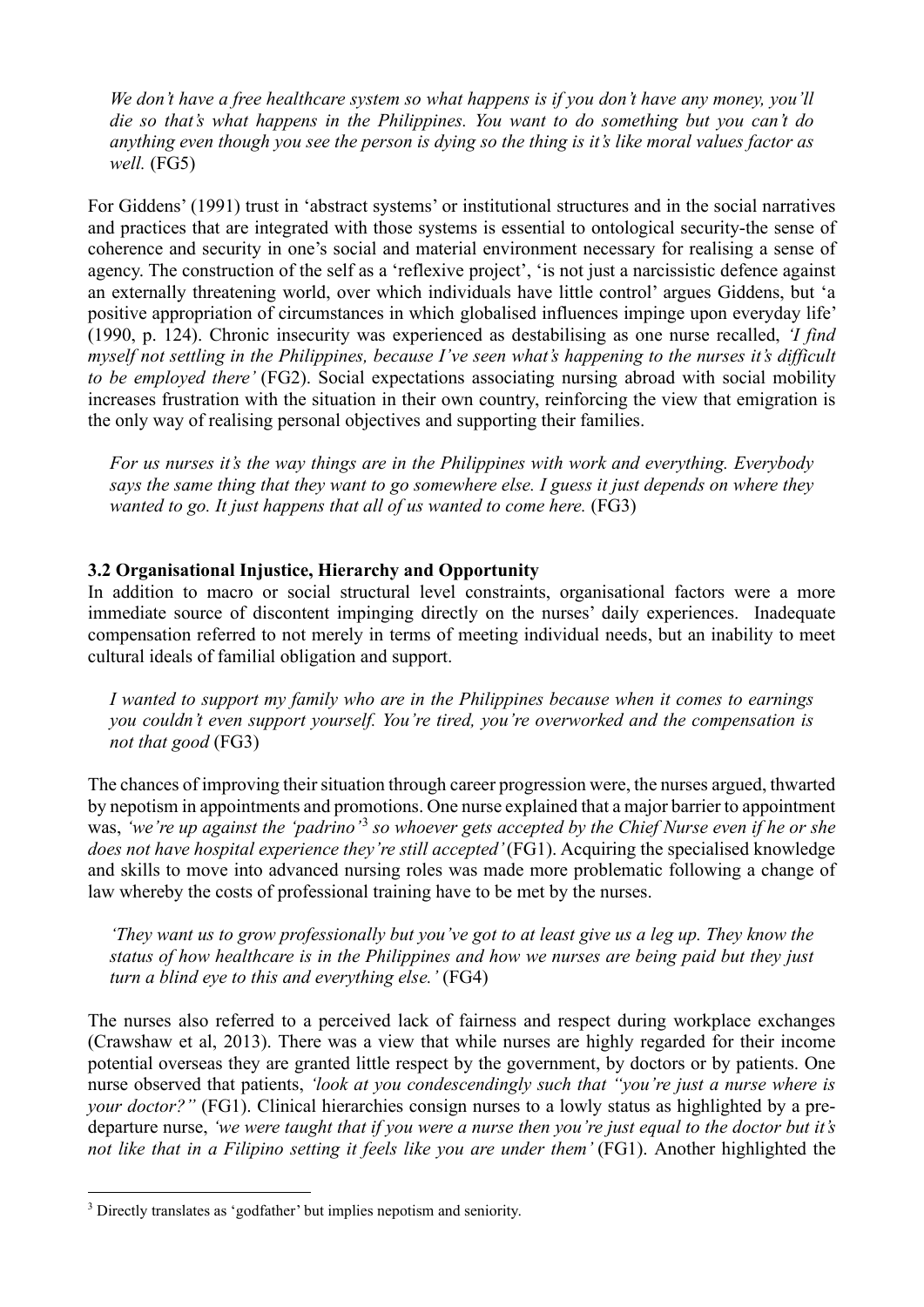importance of social connections in determining workplace experiences, *'if you don't know the doctors all that well they're going to treat you like literally shit'* (FG5).

## **3.3 Migratory Cultures and Social Expectations**

As discussed, studies have shown that the decision to pursue nursing is often made by the family with the primary aim of securing migratory opportunities (Ronqillo et al, 2011; Ortiga, 2020). One nurse recounted contemplating different careers, *'the boom in nursing did have an influence on me. Of course, my family would say 'hey you should take nursing''* (FG1). Many reported a general desire to emigrate prior to entering nursing, with family and colleagues, instrumental in translating these desires into action by financing the nurses' studies. One quipped that, *'they* [family] *want it more than we do!'* with her colleague adding, *'because they see how little we earn back home they know it's for our own good'* (FG5). Many concurred that migration has become a rite of passage for nurses and a symbolic marker of status and success. Migration is closely associated with family duty and many recalled considerable moral and social pressures to migrate.

*If you're a Filipino nurse locally and you're already working four years 'why are you not leaving for abroad?' it's really like that 'why are you still here in the Philippines'? It's like their gauge of success.* (FG1)

Migration is also influenced by friends and colleagues working overseas and by the diffusion of social imageries and knowledge that circulates within and between social networks (Tarde, 2010). The persuasion of friends was a key factor shaping migratory choices for the nurse returnee who had two spells of working in the UK, *'and they would encourage 'c'mon let's join, join us to apply for the UK because they're needing nurses'* (Interview 1). The ubiquity of social media and 'digital diasporas' displaying the seemingly successful lives of overseas nurses further raises awareness of alternative possibilities as one participant revealed, '*when I see my friends, my classmates actually move to*  different countries and then they are boasting themselves on Facebook' (FG4). How accurate the information gained from observing the social media filtered lifestyles was, and how accurate the subsequent expectations that developed as a consequence is debatable. Nevertheless, negative views about their own situation were reinforced through comparing themselves to the relatively affluent and secure lifestyles of previous nurse migrants in the UK. Although one participant was sceptical over how reflective social media accounts were of reality, he acknowledges that comparing himself with friends abroad resulted in self-doubt and reflection, '*I see my friends coming over younger than me then I thought to myself why have I not dreamed that kind of big dream you know?* (FG3). Other participants expressed similar sentiments for example, '*I questioned myself what's happening to me? Am I going to stay here forever like this or should I pursue my dreams?* (FG5)

Portrayals of 'home' and of how the nurses' future lives there were imagined conveyed stagnation and a state of ontological insecurity with the circumstances of life forming a threat to one's identity and autonomy (Laing, 1990). The interface between present circumstances and future possibilities are gauged according to the potential of different social systems to provide ontological security and are important social-psychological stimulators of migration (Kennan and Walker, 2013). The next section will develop this argument with reference to the nurses' collective imageries and understandings of British society and its institutions, and how these ideational components shape and channel migratory cultures and practices towards particular destinations.

# **4. Migratory Choices and Ontological Security**

## **4.1 Global Opportunities, Security and the UK**

When articulating how they envisioned their lives overseas, the nurses drew upon two sets of imagery one of which elicited a generalised sense of life overseas for example, *'Philippines always*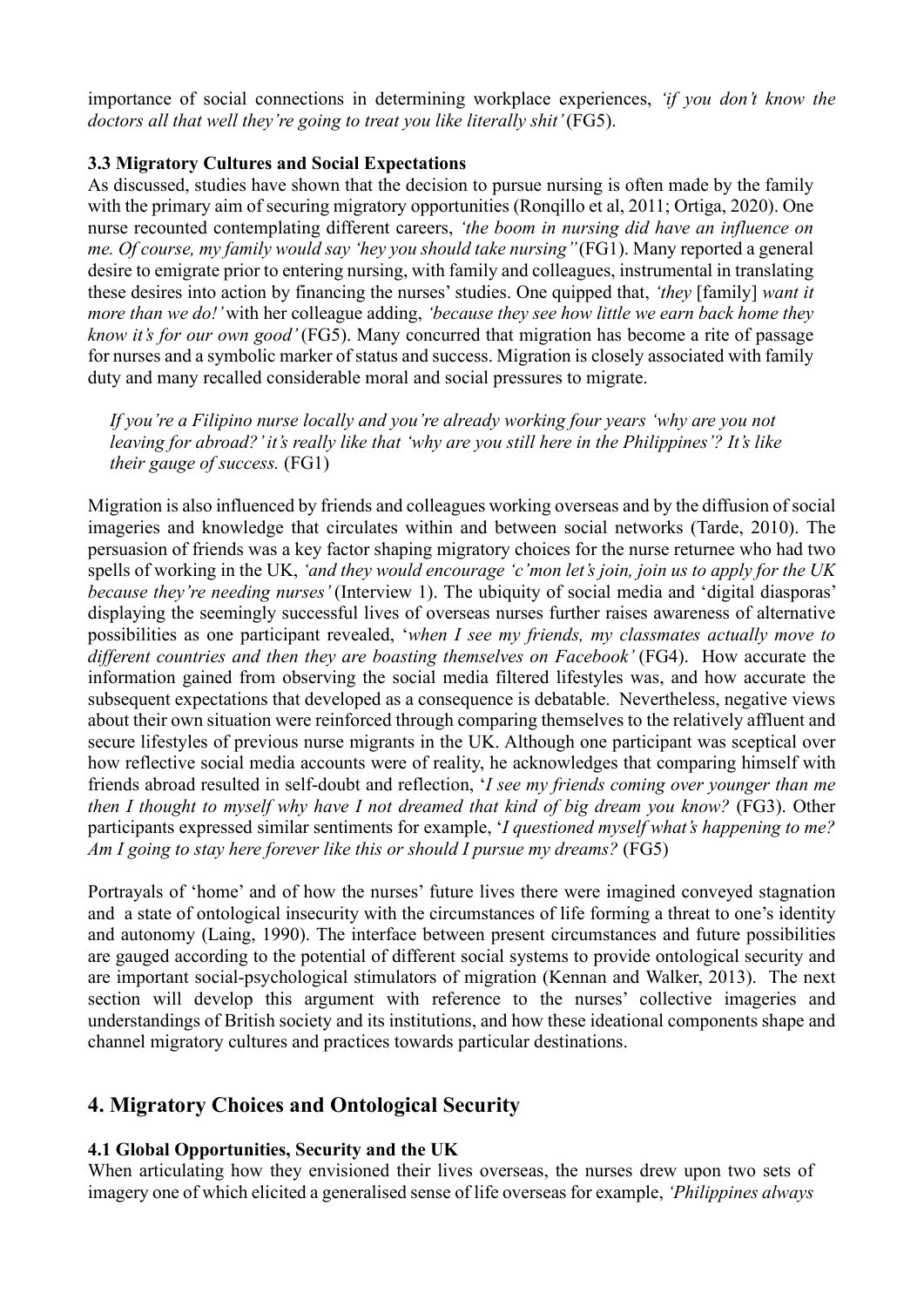*have that notion that if you work abroad, it's 'greener pastures' like financial growth, abundance'*  (FG2). The other was associated with the relative benefits of living and working in the UK, providing a frame of reference for comparing present with future prospects in different locations (Suárez-Orozco and Suárez-Orozco, 1994). The UK was at the top of a hierarchy of potential destinations due to a prevailing perception of social stability and of its political and institutional structures as based on meritocracy and equality of opportunity-the political and moral foundations from which individual aspirations could be achieved. When discussing the comparative attractions of the UK, social stability was a major consideration as noted by the following nurse, *'being able to come over here has lots of appeal not just financial. The UK is more appealing in the sense that it's more stable'* (FG5). The nurses' images comprised a 'complex, unstructured and not fully articulated understanding of our whole system within which particular features become evident' (Goakar, 2002, p. 10). This gave the UK leverage over destinations such as the USA and Middle East, which was evident regarding crime and personal safety. Media reports detailing the abuse and murder of Filipino workers in the Middle East, heightened concerns over safety particularly for women. One nurse who had worked in the UAE argued that it was, *'not secure. There's not much security in the UAE'* (FG5). Another recalled that her aunt who was also an overseas nurse had, *'advised me to come here instead of Saudi so one of the reasons I chose this country is that I think it's safer than Saudi'* (FG2). Social imageries are powerfully shaped by media representations with frequent news stories about crime and gun violence in the USA deterring some from applying. Others were dissuaded by the country's political climate with heightened racial and social tensions, and the mainstreaming of anti-immigrant rhetoric.

*'Going to the US never really appealed. I don't have a good idea of how things are here but it's not as bad* [in the UK] *looking at how things can get in the States with everything going on. It seems crazy for me to be going there so I decided 'why not here'?'* (FG4)

The Philippines status as a US colony between the late  $19<sup>th</sup>$  and mid- $20<sup>th</sup>$  centuries has meant American cultural influence 'felt in every aspect of life in the old colony' (Min, 2006, p. 41) and the US contains the largest Filipino diaspora in the world with over 4 million residents (US Census Bureau, 2018). Despite these historical and cultural ties one nurse argued that the image of the UK as a more stable and 'traditional' society meant it had greater social and cultural affinities with the Philippines, making it easier to adapt to.

*'The UK is better than the US when it comes to culture. The US is more vocal I think the UK is more conservative. I just find it more close to the Philippines and that's better for me I guess, it's more family oriented.'* (FG3)

#### **4.2 Individualism, Trust and Opportunity Frameworks**

The nurses' imagined futures also drew upon ideas concerning the relation between self and others in 'the West' and is an important consideration for people migrating from cultures that emphasise a 'we' ideology over the 'I' or individual (Philip, 2007, p. 52). The image of British society and its people as more individualistic was widely held- one nurse arguing that, *'in this country you have to be more independent. It's the mentality here that you have to be on your own'* (FG 2). Participants contrasted this to the Philippines where a more collectivist ethos prevails and, *'If you try to be more assertive or you express your feelings something like that maybe you'll have an argument'* (FG5). Many expressed mixed feelings about this such as the following nurse, *'there has always been someone there helping me do things. Now it will be like I am on my own. However, it's still exciting because I will learn to be more independent'* (FG1). A more positive outcome afforded by individualism was the chance of taking control of one's circumstances as noted by nurse, *'being able to thrive, that motivated me to come here'* (FG5).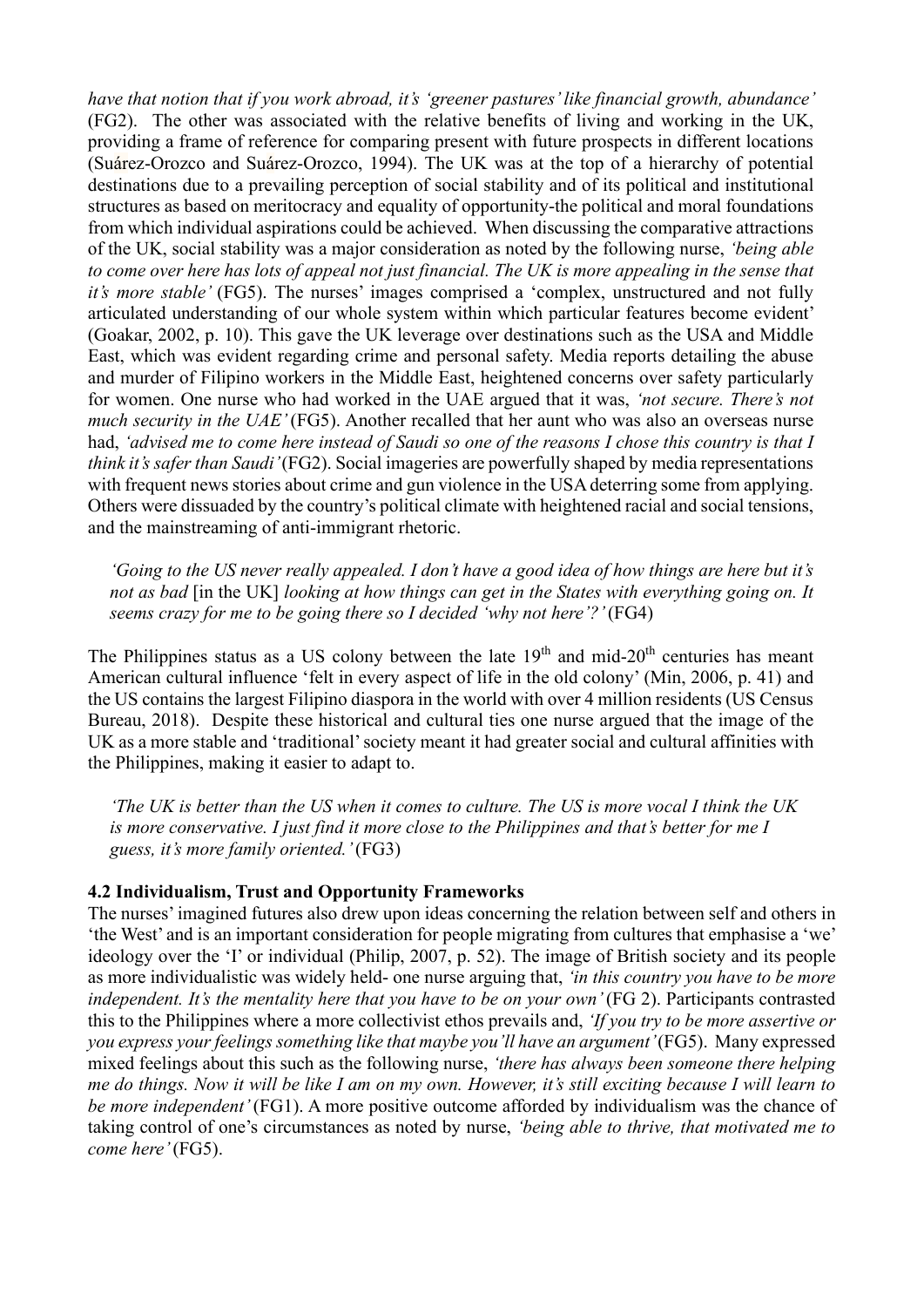Connell (2010, 2014) notes that in many developing countries a 'medical culture of migration' has developed among nurses and other healthcare workers as a subset of a more general culture of migration. This is oriented to migrating where the best health-care technology and specialised training is available. The opportunity for professional development was a significant factor influencing migratory choices as one nurse commented, '*when it comes to learning you have that desire to keep improving yourself, but in the Philippines, it would be very expensive'* (FG3). Poor career prospects was a strong impetus for migration with development opportunities in the UK viewed favourably, *'I was thinking that if I'm going to work abroad that the UK offered good assistance with pursuing your career, in fact doing some postgraduate studies as well'* (FG4). Moreover, exposure to more diverse working environments would develop intangible skills that would be advantageous in the future.

*'Being able to adapt to different cultures finding a way to approach this person with this or that different background that's what's going to really help us. Everything else you can learn, the machines, there's guidelines on what to do...but with people that's a whole different skill'* (FG5).

The nurses were acutely aware that their security as migrants and those of their families in the Philippines were dependent on institutional and organisational frameworks and procedures in their hostcountry. Trust in 'abstract systems' connects individual actions to social systems and requires social actors to be confident that those systems will abide by and uphold certain principles. This type of trust is important because individuals are oriented towards reducing unpredictability by establishing routines performed in the realm of 'practical consciousness'. Ontological security is achieved through these routines which makes social life more or less predictable. A level of predictability therefore is necessary for the enactment of agency, through supplying individuals 'with ways of knowing the world and how to act giving them a certainty that enables purposive choice' (Mitzen, 2006, p. 347). Trust that organisational processes in the NHS would be fairer and more meritocratic made progression into more senior nursing positions a realistic proposition in the nurses' imagined futures.

'*I have a feeling that they are more open. It's not because of your relatives that you'll be prioritised among others. I have a feeling that we are really evaluated such that he or she really deserves to go on trainings, or deserve to be assigned to this area'* (FG1).

Individual hopes and aspirations were inseparable from a concern for family in the Philippines since the ability to be independent and autonomous also meant meeting normative obligations to family members. Financial motivations therefore featured prominently. UK salaries one nurse reported, were around *'ten times higher than our salary in the Philippines'* (FG5). Reciprocal obligations to family was therefore a persistent theme one nurse stating, *'my main reason why I opted to work in the UK is financial. In the Filipino culture we need to support our family as a pay-back attitude'* (FG2). Although economic rewards were a major driver for migration, in isolation from non-economic factors they are insufficient for a full understanding of the nurses' migratory choices. Participants were well informed of salaries in different global locations and aware that NHS salaries could be achieved or surpassed elsewhere. More influential in channelling migration towards the UK were pragmatic demand-side considerations in particular immigration, employment and social factors combined with more fundamental considerations of its underlying social formation, since it is these that play a central role in making the nurses imagined futures more or less attainable.

#### **4.3 States, Immigration and Migratory Decision Making**

The visa programmes and immigration policies that wealthy nations have implemented to attract nurses away from low and middle-income nations determine how long and costly the process will be for those considering migration (Solimano, 2010). These considerations generally took precedence over purely economic motives-despite higher earning potential in the USA. The following nurse decided not to apply because of the complex and lengthy process explaining that, *'I considered the US because it's higher paying but the process is too long. I have friends had to wait seven to 10 years just to reach America'* (FG2). In a globally competitive labour market for nurses, countries with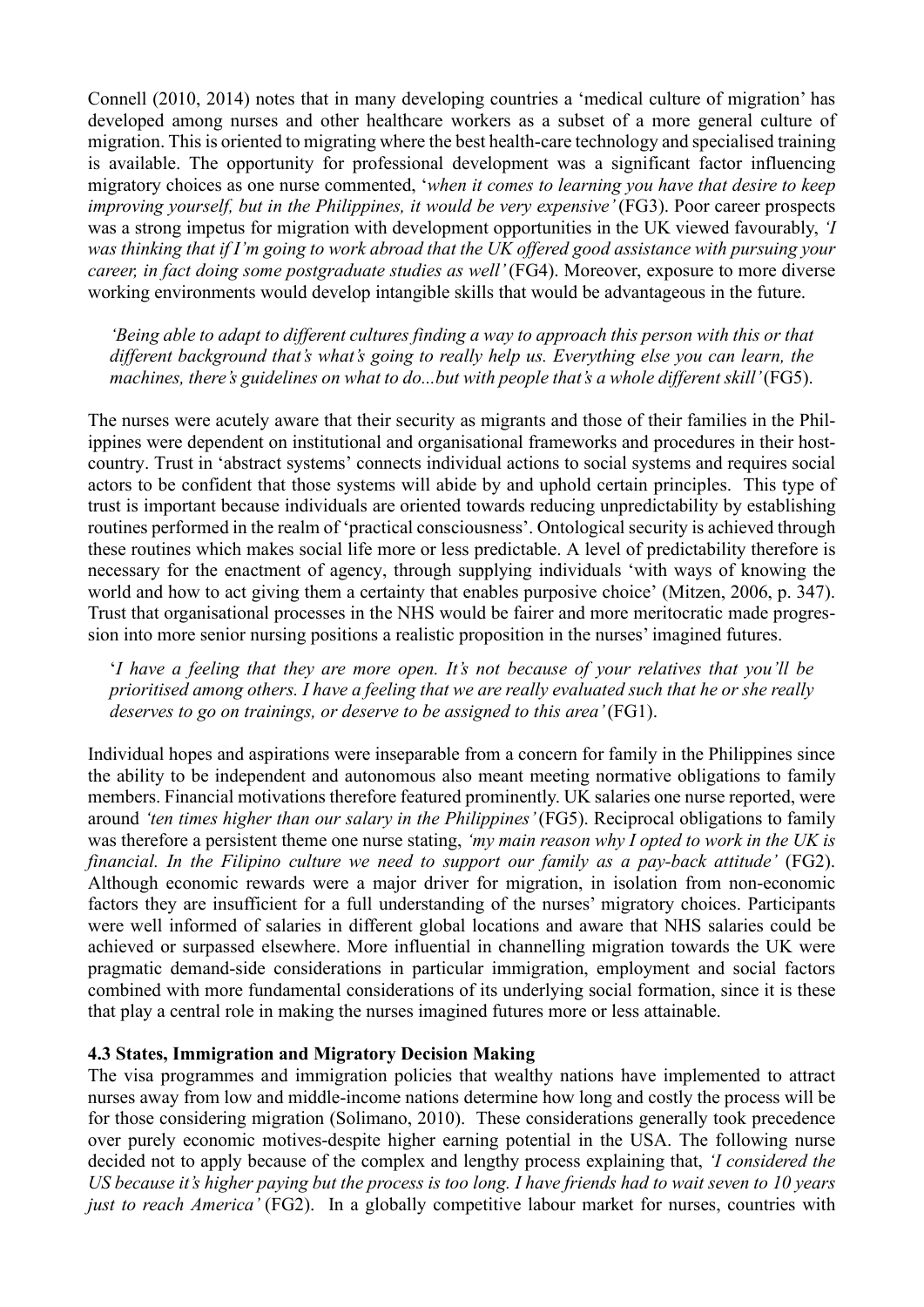policy and regulatory frameworks that facilitate migration promptly and with low financial outlay have a clear advantage. The relatively liberal immigration and regulatory system for overseas nurses wishing to work in the NHS made it a more feasible option, and although two nurses had previously worked overseas all had arrived in the UK directly from the Philippines via a recruitment agent.

*If you go to other countries like the US it takes more than seven years. In New Zealand and Australia, you have to pay I think a million* [pesos]*. You have to go to university, pay for accommodation and everything. But in the UK, it was the easiest like you can process it in six months if you pass the exams. So, it was very convenient.* (FG2)

The ease with which migration to the UK is facilitated has fluctuated over the last twenty years, when large scale Filipino nurse recruitment began in earnest. Alignments of well-established recruitment channels underpinned by bi-lateral agreements and multinational recruitment agencies; numerous regulatory and language requirement changes which have lowered entry requirements since 2017 (NMC, 2015); exemptions from minimum salary requirements and the maximum number caps of Tier 2 Skilled visas (HMG, 2019), currently expedite movement of nurses between the two countries. To obtain a Tier 2 visa, nurses must have first secured a certificate of sponsorship from their intended employer. Given the current (45k+) shortfall of nurses within the NHS and the NHS Long Term Plan viewing the relaxation of regulatory hurdles for overseas nurse as a way of significantly increasing nursing workforce supplies (NHS, 2019), demand for Filipino nurses within the NHS currently supersedes supply.

Previous research found that many Filipino nurses regarded the UK as a 'step wise' destination to develop the human and economic capital necessary to reach more prized destinations, particularly the USA (Buchan, 2006; Carlos and Sato, 2010). As discussed, the ranking of overseas destinations in the nurses' decision making is dependent on a host of factors-social, economic, political and policy related-in destination countries and while many nurses said it was too soon to state their future intentions, only one expressed an intention to move to the USA. The UK was a second option for one nurse who had relatives in Ireland, yet did not meet their entry requirements: *'I did try to stay in Ireland where my relatives are but then I don't have enough qualifications, so I just opted out for UK, yes, I got accepted here and I am here'* (FG3).

Nurses in the pre-departure focus group discussed how other countries were considered, yet subsequently discounted for the UK. Saudi Arabia was considered as a second option by one nurse due to having three failed attempts at meeting the UK's English language requirements. She was discouraged by her family from going to the Middle East in favour of continued perseverance at reaching the UK: '*My sister did not want me to pursue it. Actually, I was about to really leave already then. I was about to go'* (FG1). An application to Japan was abandoned by another nurse in favour of the UK. Unlike Saudi Arabia where English is used, Japan requires its overseas nurses to be proficient in Japanese. This was reappraised as a much more difficult task then perfecting existing English language skills to the standard required of the NHS, and the application was resultantly dropped. She recounts that, '*I already had a hospital where I applied to, but I realised, why will I make it hard for myself to learn Japanese? I should just focus my efforts on improving my English instead'* (FG1). For the majority, the UK was their first-choice destination with over half of the nurses intending to either settle permanently or to remain for the long-term. None intended returning to the Philippines to work as nurses though most reported they would return for holidays and/or that they would eventually retire or set up businesses there.

#### **4.4 Citizenship, Security and Migration**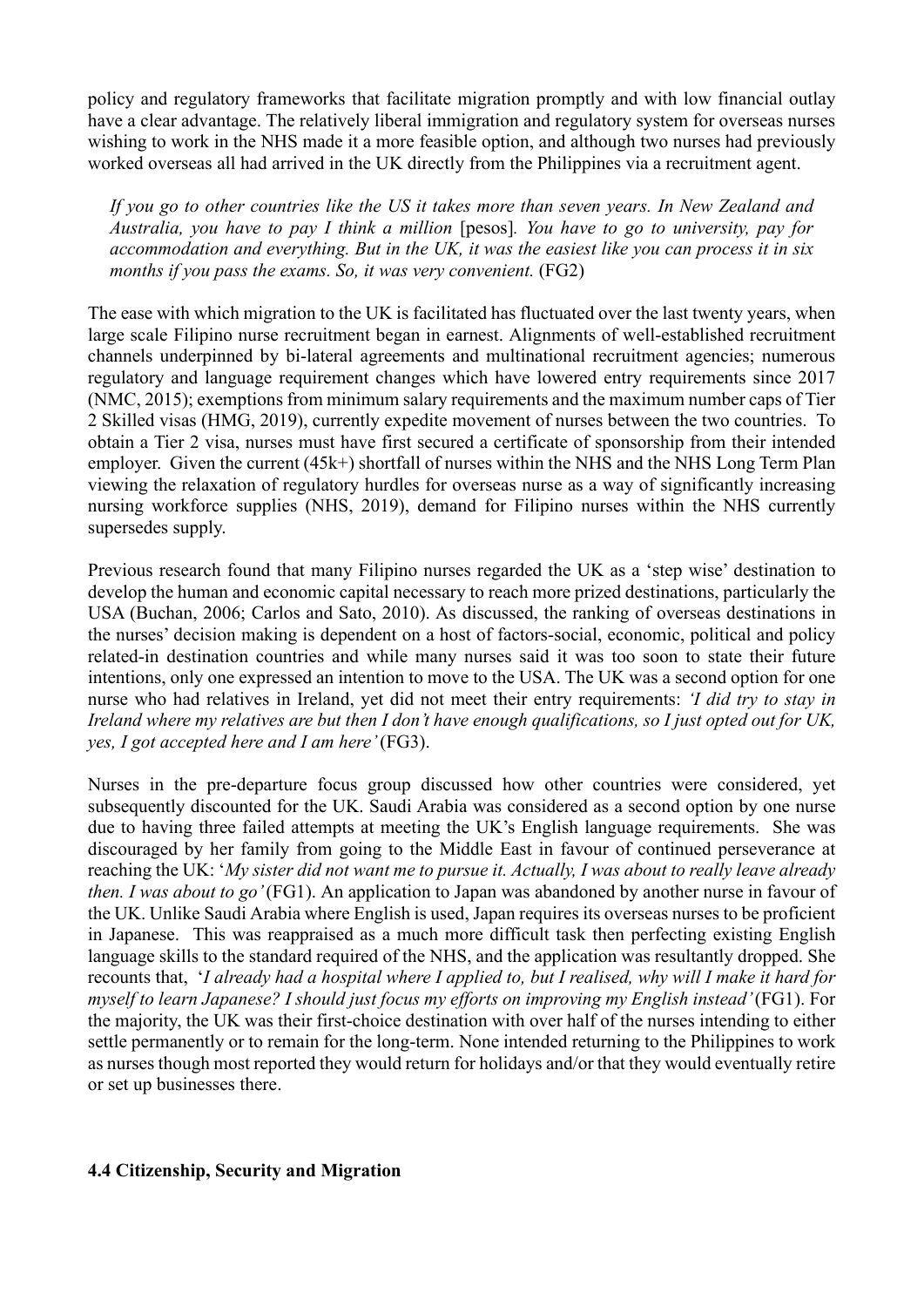Ontological security depends largely on the ability of modern states and their institutions to minimise social risks within their territories (Baltodano, 1999). The nurses held a generally positive image of the UK's political structures as capable of providing security for themselves and their families though social, political and economic means. As discussed, increasingly heterogeneous migratory pathways results in gradations in social inclusion with respect to residence and citizenship rights among different categories of workers and in different destinations (Walton-Roberts, 2020). Social policies and their interaction with immigration procedures were viewed as providing secure economic and social foundations for the pursuit of life plans.

*'In the UAE after you retire what's going to happen to you. You're going back to your country without any pension, without much support from the government. So, the UK is appealing in the sense that it's more stable…If you really want to live here you can be a citizen after how many years. In the UAE there's none of that'* (FG5).

Tier 2 visa holders can gain permanent residence after five years and citizenship 12 months after residing in the UK after gaining permanent residence. The ability to acquire citizenship and bring dependents over was an important element in viewing the UK as a potential long-term or permanent destination as one participant stated, '*having two children that's one big part of why I want to come over here because I want to bring them over later when I'm able to'* (FG4). A few had spouses or partners who were also nurses and who were planning to join them, one noting her intention, *'to bring our families here. My husband he's also a nurse so he's starting the process. Fingers crossed'* (FG5). Furthermore, bureaucratic processes for acquiring citizenship was viewed as more straightforward than elsewhere

*'They have a requirement it says £900 for myself and £600 for my husband. As long as you have that amount in your bank account…tenancy agreement, employment and just proof of address. I have friends who have applied just six months after their OSCE*[4](#page-9-0) *so they had their husbands come'* (FG2).

The ability to acquire citizenship and rights vis à vis social support systems constituted a major source of security and verified the nurses' confidence that the British state would safeguard against life's exigencies. The provision of universal healthcare was frequently cited as a key asset, with one nurse commenting for example, *'you have better healthcare more advanced technology if you get sick. And it's a more secure place'* (FG3) while another noted, *'when it comes to healthcare as well, everything is free if you're ill so that's a benefit as well'* (FG4). Accordingly, as the following participant highlights, collectivised social policies such as healthcare and education play an important role in shaping migratory choices, *'as long as I am stable in my job I will definitely stay. The healthcare system you're a priority if you're a taxpayer'* (FG2). Expectations of life in their new home, and of their future social and professional status were rooted in these collective imaginings concerning the country's social structure and institutional arrangements.

*'Me and my boyfriend we want to stay here for good and have a family here. It's my plan and my boyfriend's plan we want to have a family here in this country. One reason is that it's a free education and healthcare system because in the Philippines you have to pay a lot'* (Interview 3).

Benson (2012) notes that the timing of migration often coincides with life-course events with imagination translated into action when people 'appropriate such imaginings through their own embodied experiences, transferring these from a vicarious position into social practice' (p. 1693). Biographical and demographic factors with many participants having young children and others either

<span id="page-9-0"></span><sup>4</sup> The Objective Structured Clinical Examination (OSCE) is part of the Nursing and Midwifery Council (NMC) registration process for nurses and midwives trained outside of the European Union (EU) / European Economic Area (EEA).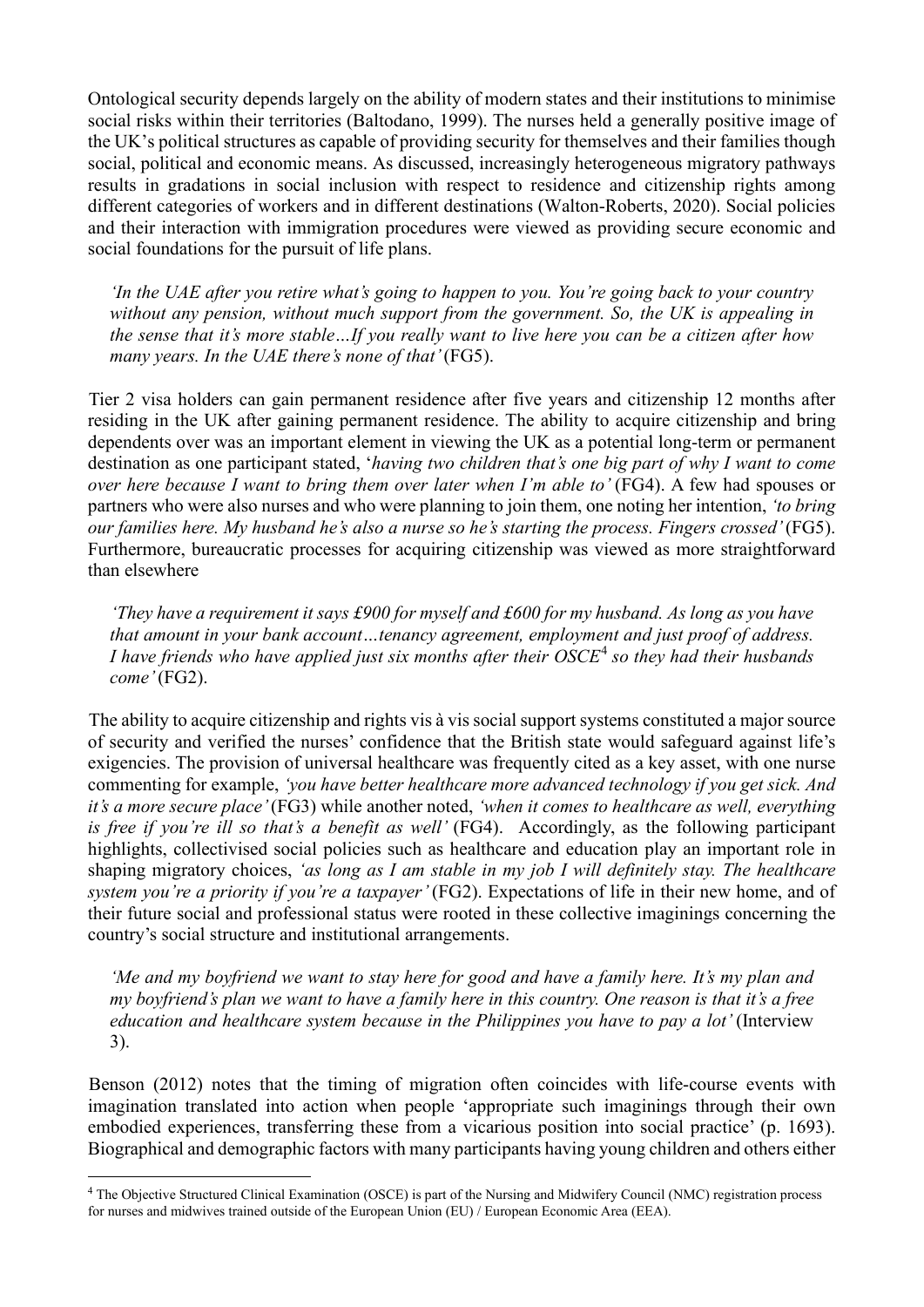in the early stage or else planning family formation, may have influenced their impressions of the UK as expressed by the following participant, '*whenever you want to start a family the education is good here and the government gives support'* (FG5)*.* While biographical and life-stage factors often provided the spur for migration the antecedent conditions were rooted in the structural conditions and pressures in their own country, which meant the nurses' imagined their futures there as bounded by limited opportunities and social instability, experienced in a sociocultural context that encouraged and facilitated migration. Their migratory aspirations were given focus by a set of broadly shared imageries through which future lives and possibilities were conceived. These imageries must be understood within a relative frame of reference that centred on an idealised version of British society and polity and reflected ideas about the appropriate function of social institutions and their role in enhancing social justice and collective well-being. Social imageries therefore draw attention to the structural foundations of how people understand the relationship between themselves and their social context, and can channel social action towards where it is imagined that the desired social and economic security can be achieved.

## **5. Discussion and Conclusion**

Harvey's (2005) 'geographical imagination' extended C. Wright Mills 'sociological imagination' from the relations between biography, history and social structure to include their interplay with political and geographic structures. Applying this approach to nurse migration can advance theoretical understanding beyond studies that emphasise how policy and regulatory regimes shape migratory flows or from economic perspectives based on cost-benefit notions of motivation. Studies from 'applied' approaches such as nursing meanwhile, have largely focused on issues related to job satisfaction; adaptation to new working environments and practices; difficulties and barriers encountered, workplace discrimination and so on (O'Brien, 2007; Montayre, Montayre and Holroyd, 2018). Such approaches remain wedded to 'theme identification' as the end point for analysis with descriptive categories invoked as explanations, rather than as phenomena to be explained (Thorne, 2020). Exploring the structural foundations of migratory behaviour reveals how choices are shaped by collective imageries that themselves are a product of historical factors such as colonialism, underdevelopment and inequality, and by the globalisation of communications, media, migration and capital (Gaonkar, 2002). The nurses' narratives linked social structures and institutionalised oppression in the Philippines to their aspirations to exercise agency in the shaping of their own futures. In doing so they illuminated how the decision to migrate, and to where, was arrived at 'through a combination of individualised biographies, trajectories and actions, as well as wider cultural contexts and structural conditions' (Benson, 2012, p. 1681). The narratives illustrate how agency and structure played out in the nurses' lives, and in doing so highlighted the difficulties of distinguishing 'voluntary' from 'forced' migration when limited opportunities, overstretched infrastructures, poverty, and social injustices drive many who can to migrate (Henderson, 2019, p. 93). One nurse articulated the dilemmas inherent in the tension between individual agency and collective allegiances.

*'it makes me sad like you want to serve your country your fellow Filipinos but due to other factors that is more for you personally that may weigh more importance to you such that you have to consider* [migration] *even if you really want to stay and help'* (FG1).

Explaining migratory choices through an ontological security framework highlights how choices are shaped in the relationship between social experiences and social expectations surrounding the perceived capacity of different political systems to minimise social risks and instabilities. This can be analytically limiting if security-seeking is assumed to be a universal trait or else the analysis lacks a corresponding focus on the social and environmental conditions from which such responses emerge, as this article has attempted to do. Although the concept has attracted critique for implying 'an accordance with wider political and social frameworks wherein comfort frequently signifies some degree of privilege and/or complicity' (Rossdale, 2015, p. 384) such statements and the world-views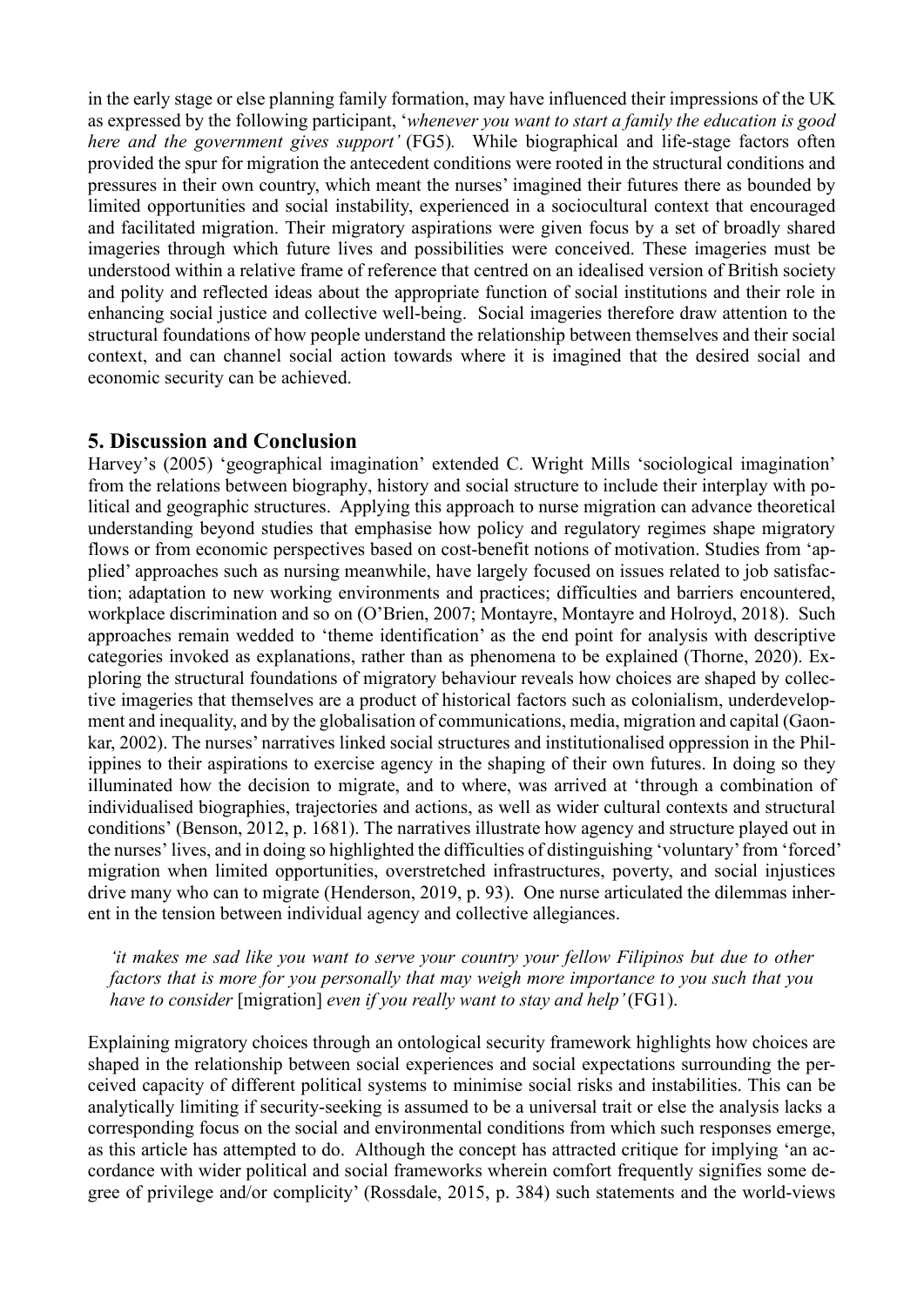that inform them are themselves a product of relative security and privilege. For the nurses, structural constraints and lived realities consisting of chronic insecurity were a more immediate concern, intensifying pressures to migrate to where it was imagined a more secure social environment exists.

Despite the nurses' perceptions of the NHS as an equitable and meritocratic employer they may become less sanguine about their working lives over time. Overseas nurses in the NHS are significantly under-represented in senior posts and higher pay bands (NHS, 2020), with many reporting a lack of recognition of their skills, deskilling, discrimination, marginalisation and inequalities in the workplace (O' Brien, 2007; Alexis, 2013). Although the UK was the first-choice destination for most of the nurses in this study, they remained open to moving elsewhere in the future stating concerns over the cost of living, levels of taxation and working conditions with many indicating they would 'wait and see' whether the UK lives up to their expectations. The ability of states to deliver ontological security for the majority of its citizens has come under severe pressures in recent years, which has implications for a strategy of meeting the healthcare needs of the economically developed world with workers from the developing world. This approach has always been highly sensitive to global conditions as can be seen with the current Covid-19 pandemic, which led to the Philippine government temporarily banning nurses from leaving the country to work abroad (Sawer, 2020). As global conditions become increasingly precarious and unpredictable through massive economic, social and environmental shocks, relying on supplies of nurses and healthcare workers from overseas will also become more tenuous and unpredictable. Such changes may orient policy makers in wealthier nations to invest more in training local nurses and retaining them by making nursing a more appealing and well remunerated career, instead of relying on a seemingly inexhaustible supply from abroad. Indeed, whether nurses overseas will view the UK so favourably in the future as the sample of nurses in this study remains to be seen. This is particularly so given the UK government's incompetent response to Covid-19, the relatively high infection and death rate and the disproportionate numbers of ethnic minority NHS staff dying from the disease for causes as yet unknown. Falling international recruitment may then force a radical rethink on how to meet future workforce demands in healthcare.

# **References**

Alexis, O. (2013) Internationally educated nurses' experiences in a hospital in England: an exploratory study, *Scandinavian Journal of Caring Sciences,* 27 (4), 962-968.

Ali, S. (2007) 'Go West Young Man': The Culture of Migration among Muslims in Hyderabad, India, *Journal of Ethnic and Migration Studies,* (33) 1, pp. 37-58.

Asis, M. (2008) The social dimensions of migration in the Philippines. Findings from research. In Assis, M. and Baggio, F. (eds.) *Moving Out, Back and Up: International Migration and Development Prospects in the Philippines.* Philippines: Scalabrini Migration Center.

Baltodano, A.P. (1999) Social Policy and Social Order in Transnational Societies, in Morales-Gomez, D. (ed.) *Transnational Social Policies: The New Development Challenges of Globalization,*  London: Earthscan Publications Ltd.

Baker, C. (2020) *NHS staff from overseas: statistics,* House of Commons Library Briefing Paper No. 7783, 29<sup>th</sup> May.

Benson, M. (2012) How Culturally Significant Imaginings are Translated into Lifestyle Migration, *Journal of Ethnic and Migration Studies,* 38 (10), 1681-1696.

Bryman, A. (1988) *Quality and Quantity in Social Research.* London: Sage Publications. Buchan, J. (2006) Filipino nurses in the UK: A Case Study in Active International Recruitment, *Harvard Health Policy Review,* 7 (1), 113-120.

Cabanda, E. (2020) 'We Want Your Nurses!: Negotiating Labor Agreements in Recruiting Filipino Nurses, *Asian Politics and Policy,* 12 (3), 404-431.

Carling, J. and Schewel, K. (2018) Revisiting aspiration and ability in international migration, *Journal of Ethnic and Migration Studies,* 44 (6), pp. 945-963.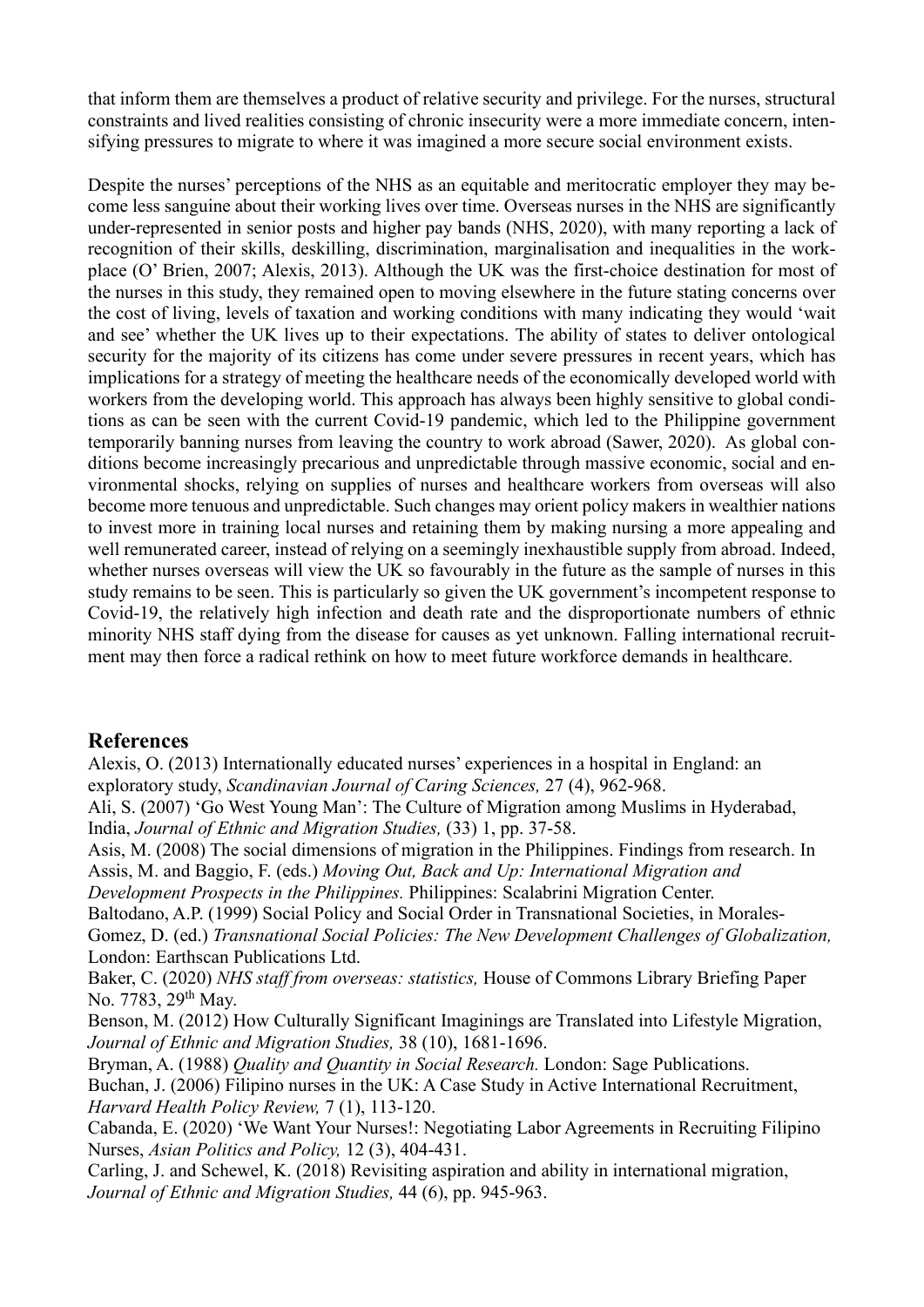Carlos, R.D. and Sato, C. (2010) The multistep migration of Filipino nurses: The case of Filipino nurses in the United Kingdom, *Journal of the Socio-cultural Research Institute of Ryukoku University.* 12, 5-34.

Connell, J. (2010) *Migration and the Globalisation of Health Care: The Health Worker Exodus?*  Cheltenham, UK: Edward Elgar.

Connell, J. (2014) The two cultures of health worker migration: A Pacific perspective. *Social Science & Medicine,* 116, 73-81.

Cranshaw, J; Cropanzano, R; Bell, C.M; Nadisic, T. (2013) Organisational justice: New insights from behavioural ethics, *Human Relations,* 66 (7), 805-994.

Daniels, S. (2011) Geographic Imagination. *Transactions of the Institute of British Geographers: New Series,* 36 (2), 182-187.

Galam, R. G. (2015) Through the prism of seamen's left-behind wives: Imagination and the culture of migration in Ilocos, Philippines. *Asian and Pacific Migration Journal,* 24 (2), 137-159.

Gaonkar, D. P. (2002) Towards new imaginaries: an introduction, *Public Culture,* 14 (1), 1-19.

Giddens, A. (1990) *The Consequences of Modernity.* Cambridge: Polity Press.

Giddens, A. (1991) *Modernity and Self-Identity: Self and Society in the Late Modern Age.*  Cambridge: Polity Press.

Gillin, N. and Smith, D. (2019) Overseas recruitment activities of NHS Trusts  $2015 - 2018$ : Findings from FOI requests to 19 Acute NHS Trusts in England. *Nursing Inquiry,* 27 (1), 1-10. Harvey, D. (2005) The Sociological and Geographical Imaginations. *International Journal of Politics, Culture and Society,* 18, 211-255.

Henderson, S. W. (2019) Illegal, Alien and Other: Cultural Competency and Migration. In Parekh, R. and Trinh, N. T. (eds.) *The Massachusetts General Hospital Textbook on Diversity and Cultural Sensitivity in Mental Health 2nd edition.* Switzerland: Springer Nature.

Her Majesty's Government [HMG]. (2019) *Changes to the immmigration rules: The government has annouced changes to the immigration rules.* Available at:

<https://www.gov.uk/government/news/changes-to-the-immigration-rules--3>

Kandel, W. and Massey, D. S. (2002) The Culture of Mexican Migration: A Theoretical and Empirical Analysis. *Social Forces,* 80 (3), pp. 981-1004.

Kennan, J. and Walker, J. R. (2013) Modelling individual migration decisions. In Constant, A. F. and Zimmerman, K. F. (eds.) *International Handbook on the Economics of Migration.* Cheltenham, UK: Edward Elgar.

Laing, R.D. (1990) *The Divided Self: An Existential Study in Sanity and Madness*, Harmondsworth, Penguin.

Lieu, J. X.; Goryakin, Y.; Maeda, A.; Bruckner, T. and Scheffler, R. (2016) *Global Health Workforce Labor Market Projections for 2030.* World Bank Group: Policy Research Working Paper 7790. Available at:

<http://documents.worldbank.org/curated/en/546161470834083341/pdf/WPS7790.pdf> Marcus, A. P. (2009) Brazilian Immigration to the United States and the Geographic Imagination. *Geographic Review,* 99 (4), 481-498.

Min, P. G. (2006) Settlement Patterns and Diversity, in Min, P. G. (ed.) *Asian-Americans:* 

*Contemporary Trends and Issues: 2nd edition.* Thousand Oaks USA: Pine Forge Press.

Mitzen, J. (2006) Ontological Security in World Politics: State Identity and the Security Dilemma, *European Journal of International Journal Relations,* 12 (3), 341-370.

Montayre, J.; Montayre, J. and Holroyd, E. (2018) The global Filipino nurse: An integrative review of Filipino nurses' work experiences, *Nursing Management,* 26 (4), 338-347.

NHS (2020) *NHS Workforce Race Equality Standard,* Available at: [https://www.england.nhs.uk/wp](https://www.england.nhs.uk/wp-content/uploads/2020/01/wres-2019-data-report.pdf)[content/uploads/2020/01/wres-2019-data-report.pdf](https://www.england.nhs.uk/wp-content/uploads/2020/01/wres-2019-data-report.pdf)

National Health Service [NHS]. (2019) *The NHS Long Term Plan.* Available at:

<https://www.longtermplan.nhs.uk/wp-content/uploads/2019/08/nhs-long-term-plan-version-1.2.pdf> Nursing and Midwifery Council [NMC]. (2015) *New language requirements for registration for European trained nurses and midwives to be introduced.* Available at: